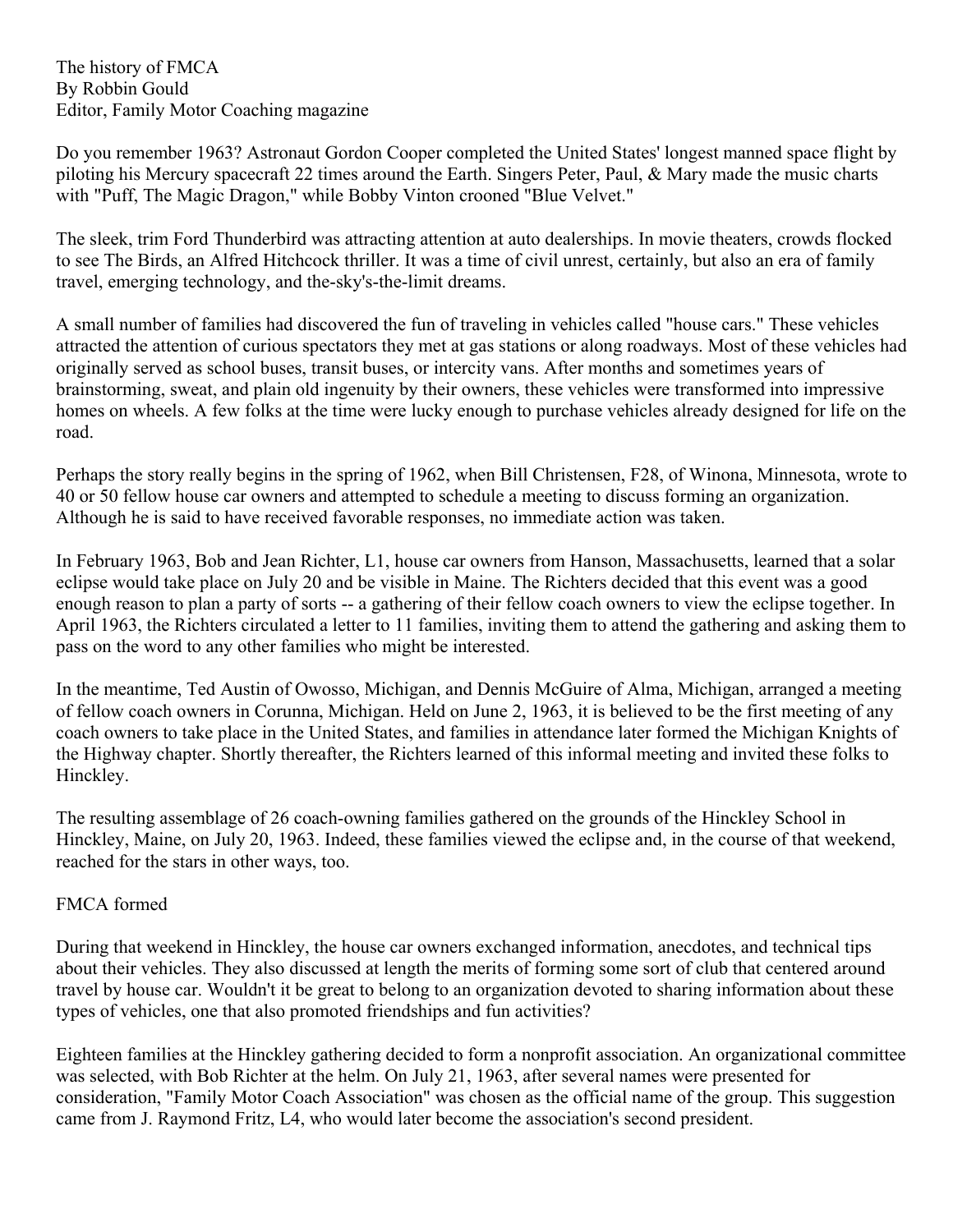A committee was appointed to draft a constitution for the new association. By December 15 of that year, the constitution had been written, circulated among the membership, and ratified.

As of January 27, 1964, a total of 233 charter members, one associate member, and five commercial members were listed on the membership roster of the Family Motor Coach Association. In an article published in the inaugural issue of Family Motor Coaching magazine in February 1964 it was noted, "A careful estimate of the average investment of each member of FMCA in their coach is \$9,450. Thus, the FMCA is currently composed of owners of coaches worth nearly \$2,000,000. The affairs of this organization are becoming serious business!"

## Serious business, indeed

Like any fledgling club, FMCA's growth was slow and somewhat shaky in those early years. Charter members invested countless hours and considerable personal financial resources into getting the organization off the ground. Finances were slim. Charter members paid \$5 for dues. Each family was assigned a membership number and had the opportunity to purchase identification plates bearing this number. These oval-shaped plates -- which grew to be known as "goose eggs" -- featured raised silver letters on a black, crackle-finish background. A variation of those membership plates remains in use today.

# Establishing chapters

It wasn't long before subgroups began to form within the membership. No doubt early members saw the advantages of being able to hold frequent gatherings, which could be held in close proximity to their hometowns. One weekend in September 1964, meetings held near Plymouth, Massachusetts, discussed the advantages of forming regional groups. It was decided that such groups could in many ways help to solidify and ensure the continuation of the national association.

Among the early regional groups to be formed were the aforementioned Michigan Knights of the Highway, the Midwest Coachmen, the Northeastern chapter, and the California chapter. Other early chapters included the Pioneers, the Twentieth Century Wagontrainers, and the Badger Chapter.

As of June 1998, FMCA boasts 386 active chapters -- and counting.

Conventions always part of the mix

FMCA's first national "gathering" took place July 17, 18, and 19, 1964, on the grounds of Fort Ticonderoga in Ticonderoga, New York. A total of 106 member families attended this event, hailing from 20 states and the Canadian province of Quebec. In addition, representatives from Frank Motor Homes, Clark Equipment Co., Wolfe Coaches, Private Coach Corporation, Telaak Kustom Koach, and Boyertown Auto Body Works were on hand to display their company's products.

The inaugural gathering commenced with a demonstration of the Centaur folding motor scooter in the morning and a get-acquainted meeting in the afternoon. Attendees occupied the evening hours by socializing and viewing movies of the Adirondack, New York, region, presented by Howard Jennings, L26.

During the weekend, chartered buses transported FMCAers to Lake George for swimming. Informational sessions dotted the schedule as well, including a discussion of CB radio led by Charlie Owens, F44, and Ray Fritz's talk about layouts and fittings for converting coaches. A meeting for coach owners interested in parking near the New York World's Fair also took place.

At Saturday afternoon's annual meeting, attendees were filled in on the financial condition of FMCA. At the time, the association had a cash balance of \$343.16 in banks, \$87 in cash, \$852.74 in accounts receivable, and \$1,730.40 in accounts payable. After a lengthy discussion about annual dues, a motion was made to increase dues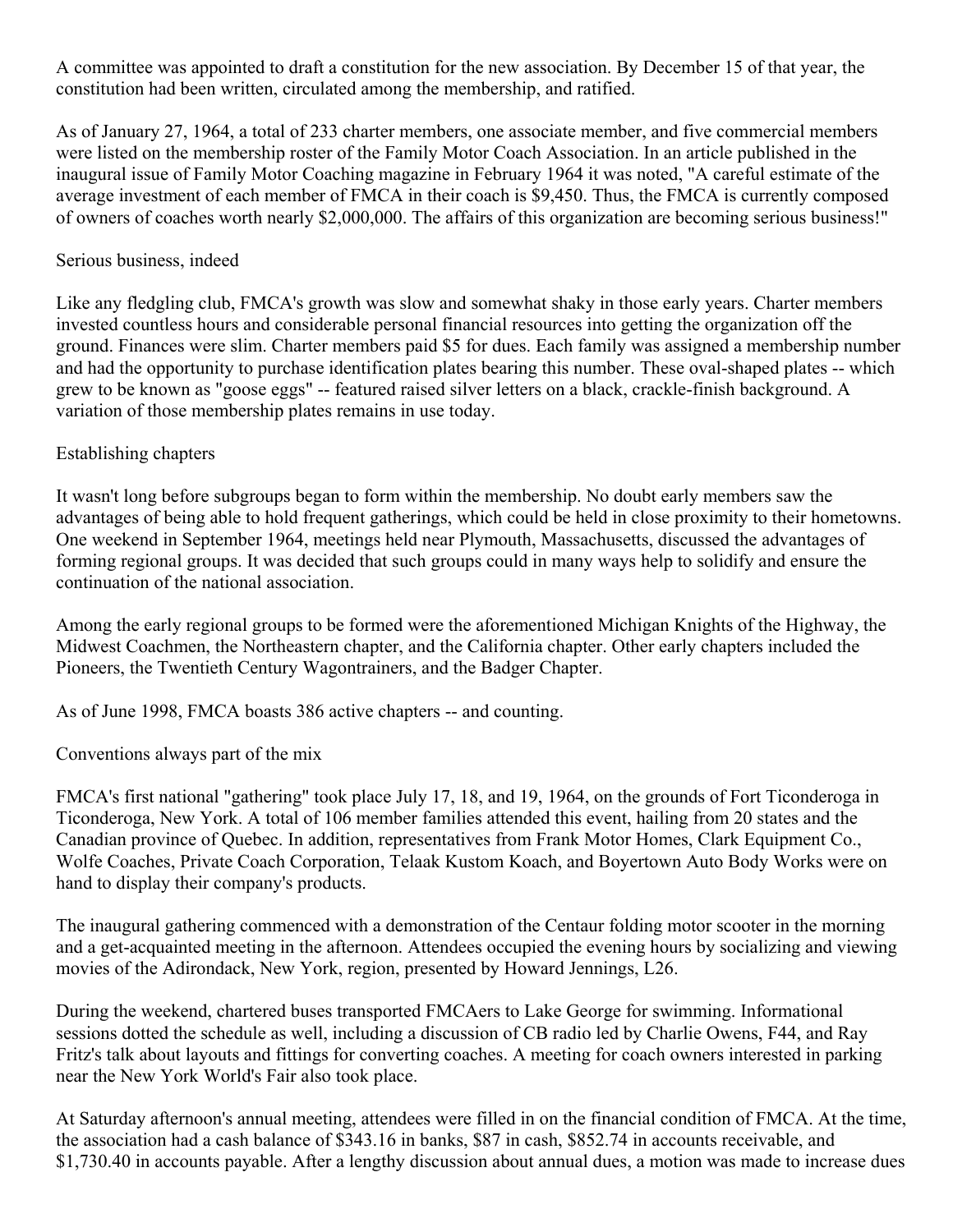to \$12 per year. On Saturday evening, FMCAers gathered to discuss the future of the motorhome industry. On Sunday morning, the national nominating committee reported nominations for FMCA officers and directors for 1965.

According to a story in the Fall 1964 issue of Family Motor Coaching, "Many of the families departed Sunday afternoon, and the grounds were left in good order on Monday noon; in policing the grounds, less than a shoebox of litter could be collected, where over five hundred people had congregated for three days!"

FMCA's early conventions incorporated many activities still featured today -- and some no longer scheduled. For instance, in July 1968, motor coachers flocked to Beech Bend Park in Bowling Green, Kentucky, for the association's fifth annual summer convention. During this gathering, a Volkswagen Bug auto was raffled off and won by Rose Annette and Bob Mason, F1712. Convention-goers also participated in canoe races, folding bicycle races, and a zany hat contest.

FMCA's first conventions were annual affairs, typically held each July. These gatherings grew steadily, topping 1,000 coaches at Essex Junction/Burlington, Vermont, at the ninth annual summer convention in July 1972. By 1976 conventions began to be held biannually; the first national winter gathering attracted 687 coaches in early March 1976 in Harlingen, Texas. For a two-year period -- 1989 and 1990 -- FMCA hosted three conventions each year.

In July 1977, FMCA's Syracuse, New York, convention boasted 2,169 coaches, topping the 2,000 mark for the first time. The 3,000 mark was first surpassed in March 1985, during an unseasonably cold March convention in Tucson, Arizona. All records were again shattered in Las Cruces, New Mexico, this past March, where the official count reached an incredible 7,258 coaches.

FMCA headquarters -- why Cincinnati?

Upon its inception, FMCA was headquartered at 645 E. Washington St. in Hanson, Massachusetts. This remained the association's home until March 1965, when Bob Richter found it necessary to give up responsibility for dayto-day operation of FMCA to focus attention on his own business. Hence, the office equipment, membership records, and production of FMC magazine were transferred to acting executive director Kenneth T. Scott, L63, in Cincinnati, Ohio. Ken and his wife, Dotty, were the "glue" that held the association together in those early years, operating FMCA from the family room of their home in eastern Cincinnati.

In June 1967 the national office moved to what was affectionately called the "ivy-covered cottage" on Beechmont Avenue, also in eastern Cincinnati. In an article published in the January 1988 issue of FMC, Ken Scott recalled that despite such a romantic name, the "cottage" did present some inconveniences. "Small rooms and cramped space that was broken up among several floors necessitated some unusual office practices," he wrote, "such as stuffing mailings on the screened-in porch, which proved to be a taxing operation during Ohio winters." The small staff managed to work around such obstacles, and FMCA occupied this space for several years.

In July 1970, FMCA headquarters moved to an office at 5200 Beechmont Ave. -- reported in the Autumn 1970 issue of FMC as "luxuriating in a large black top parking lot satisfactory in size for parking visiting coaches - yes, even sporting plate glass windows."

By 1976 the association employed 15 full-time employees who attended to the needs of approximately 20,000 member families. FMCA's leaders determined that the association was now big enough to invest in property rather than continue to rent from others. Thus, the life member program was created to help raise the necessary funds for purchasing property. Thanks to the generosity of many FMCA members, who paid \$500 each toward achieving this goal, enough money was raised to acquire property at 8291 Clough Pike in eastern Cincinnati, which continues to house the national office today.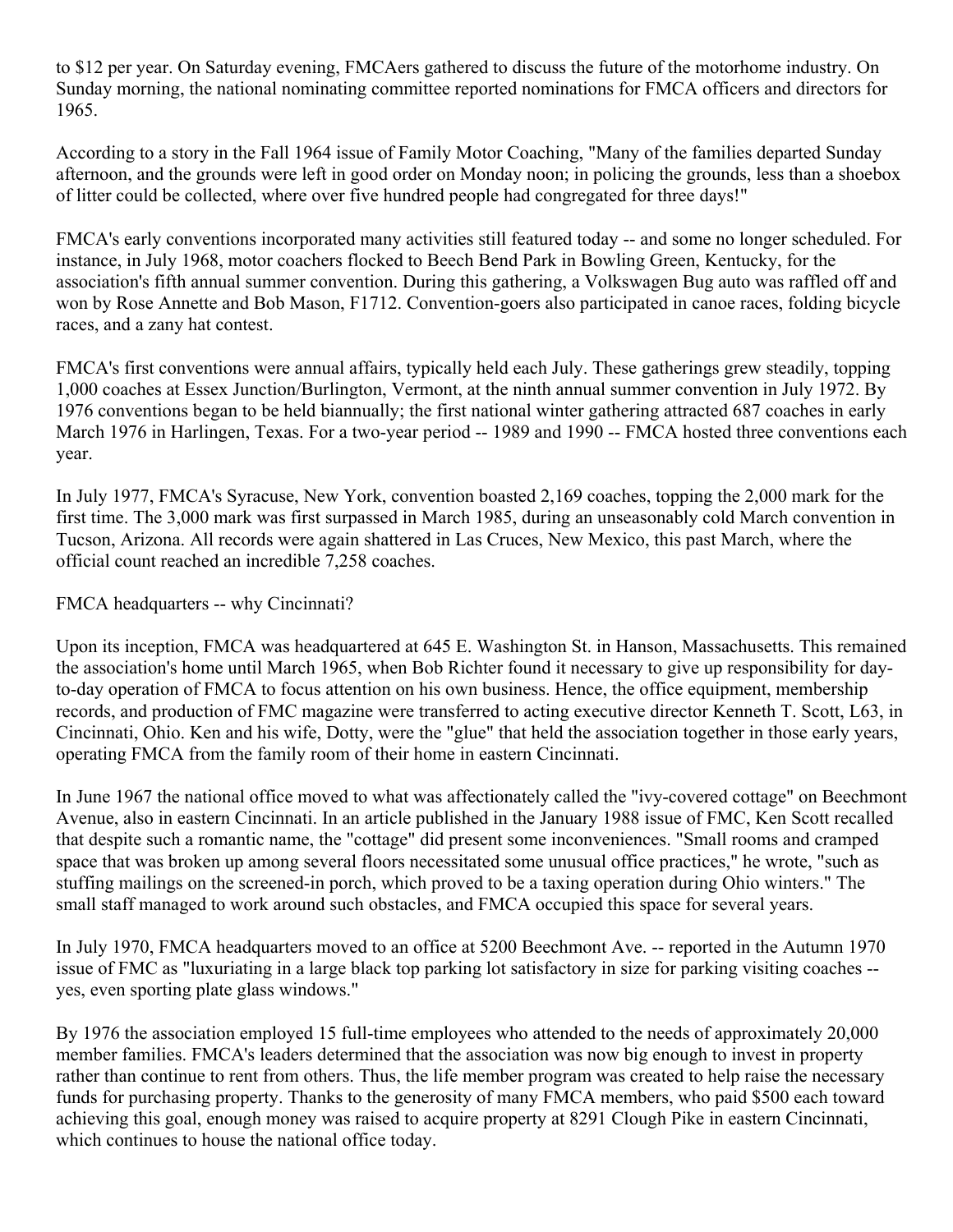Acquisition of adjacent parcels of land in late 1986 and renovation of the existing building in subsequent years have helped FMCA's office staff to keep up with the work generated by an ever-expanding association. As of this writing, FMCA has 45 full-time employees and 12 part-time employees. The association also maintains a second office at 3590 Roundbottom Road in nearby Newtown, Ohio, which houses FMCA's mail forwarding department, as well as additional storage and meeting space, and campsites for visiting members.

And the growth continues. Membership records indicate that as of May 31, 1998, 111,257 families belonged to FMCA.

## The commercial connection

From the outset, FMCA was a family organization supported by motorhome-related companies. Although infinitely smaller than today's RV industry, a number of companies were already in business in those early days. Calling the industry a "baby giant" in the first issue of FMC magazine, Bob Richter listed 11 companies that were involved in motor coach production, as well as four custom conversion companies. Familiar names such as Blue Bird Body Company and Custom Coach Corporation were on that early list. How many readers also remember Krager Kustom Koach, Traveliner House Car, and The Roaminghome Company?

In January 1964 Crown Coach Corporation signed on as FMCA's first commercial member. The 1,000th company to do so was World of Recreation in June 1975. In September 1990 Quality Motor Coach became C5000; in August 1996, Sun Rocks RV Resort became C7000. As of May 30, 1998, 2,350 companies were active commercial members of FMCA.

Since the early years, FMCA commercial members have supported the association's conventions and rallies by exhibiting, sponsoring entertainment and coffee hour, providing door prizes (even a Foretravel coach in 1978), performing coach service, and donating the time of countless industry officials. They've also advertised in FMC magazine and provided discounts to FMCAers.

From the beginning, the need was felt among industry representatives to unite as a collective body for the betterment of both coach owners and companies. In January 1966, the first meeting of the Manufacturer's Advisory Board took place in Cincinnati. Later, company officials served on the Industry Advisory Board. Today, the FMCA Commercial Council continues to meet three times yearly.

Family Motor Coaching magazine

Volume 1, Issue 1 of FMC magazine, dated February 15, 1964, was produced during a blustery Massachusetts winter by a small group of people largely unfamiliar with publishing. Those factors, plus a meager treasury at the time, seemed a formula for failure. However, Bob Richter recalled in a 1988 interview that shortly after the formation of FMCA, "it became a real necessity to get out a magazine to the members, although economically it was a crazy idea."

FMCA was blessed with dedicated people who generously donated their time and expertise. The first magazine was pasted up in Bob's cellar; typesetting took place 45 miles away; and camera work was completed in a third location. Dick Parece, F22, printed the magazine in his basement. The finished product was assembled at the home of Doc Whiting, F7, where volunteers gathered around a pool table to fold and collate the pages. Twentyone hundred copies of Volume 1, Issue 1 were completed just seven months after the Hinckley gathering, and this first magazine contained 36 pages.

Initially FMC magazine was printed quarterly. In February 1971, it began to be published bimonthly, until January 1978, when it began new life as a monthly publication. Today the magazine averages approximately 288 pages a month.